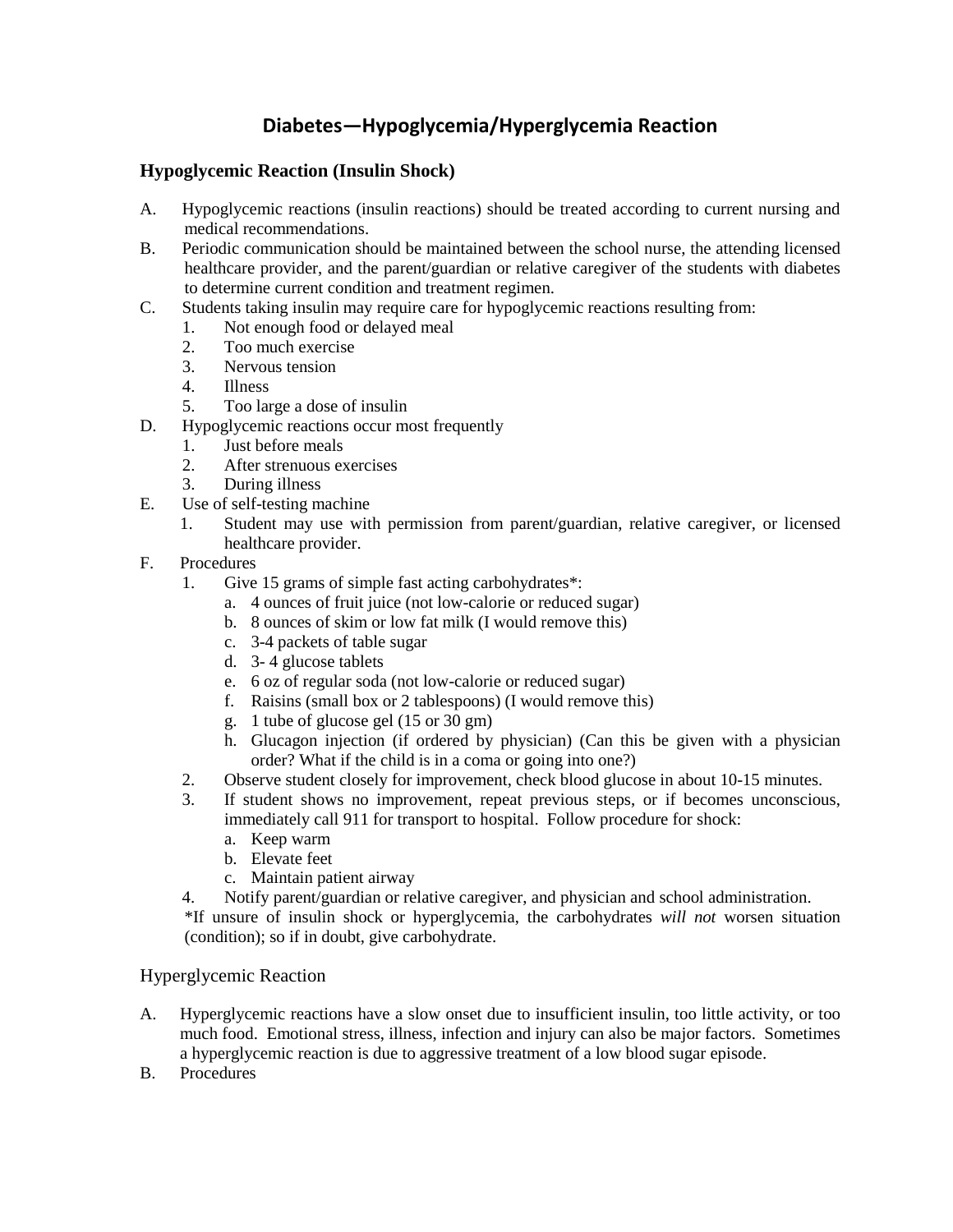- 1. Exercise is an excellent treatment. However, if the blood sugar is **greater than 300 mg/dl or ketones are present**, DO **NOT** RECOMMEND EXERCISE.
- 2. If insulin pump is in use, check for connectivity.
- 3. Check blood or urine for ketones.
- 4. Call parent/guardian, relative caregiver, or physician for treatment with insulin if no protocol has been established.
- 5. Give extra water and non-sugar-containing drinks (no fruit juices) if alert and oriented.
- 6. Allow unrestricted access liquids as described in #4 and restroom.
- 7. If insulin is administered, recheck blood sugar in 2 hours.
- 8. If incident occurs during exercise, modify physical activity plan.
- 9. Review daily routine, meal plan, exercise regime, insulin, history of recent trauma or illness.
- C. Diabetic Ketoacidosis (DKA) is more common in newly diagnosed students, or in students wearing an insulin pump. It may be due to illness, poor control, lack of knowledge base, or mechanical problems with the pump.
	- 1. A student does not have to be in coma when DKA is present to be in trouble.
	- 2. Immediate medical treatment is necessary.
	- 3. Hospitalization is usually required for stabilization.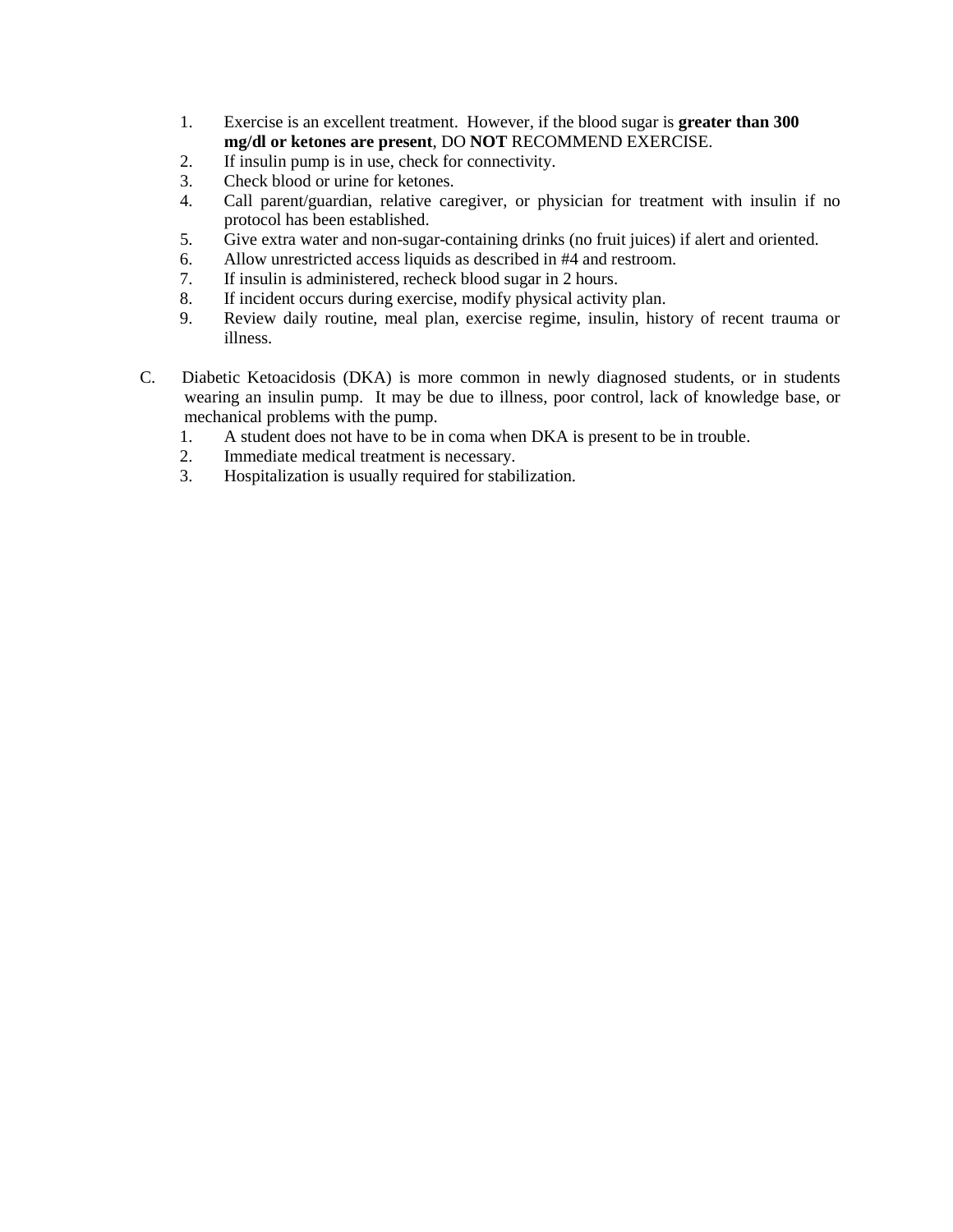# **What to do in an Emergency**

### **Hypoglycemia Signs and symptoms Mild to Moderate**

- Excess sweating Pale<br>• Faintness/weak Irritability
- Faintness/weak Irritability in the set of  $\bullet$
- Ouickened heartbeat Nervous
- 
- $\bullet$  Trembling
- Sudden onset of headache Sweaty
- 
- Sudden onset of hunger Sleepy<br>• Inability to concentrate Behavior change
- Inability to concentrate
- 
- 
- 
- 
- Clammy Argumentative<br>• Trembling Confusion
	-
	-
- Impaired vision Personality change
	-
	-
- Headache Disoriented

### **Severe**

- 
- Convulsions Coma<br>• Inability to eat or drink Unconsciousness
- Inability to eat or drink • Unresponsive

## **Treatment for reactions Mild to Moderate**

- 
- 3-4 glucose tablets or table sugar packets 6 oz. regular (sugared) soda
- 4 oz. fruit juice 1 tube of glucose gel
	-

## **Severe**

- Position student on side to prevent choking
- Don't attempt to give anything by mouth
- Follow physician's orders
- Activate EMS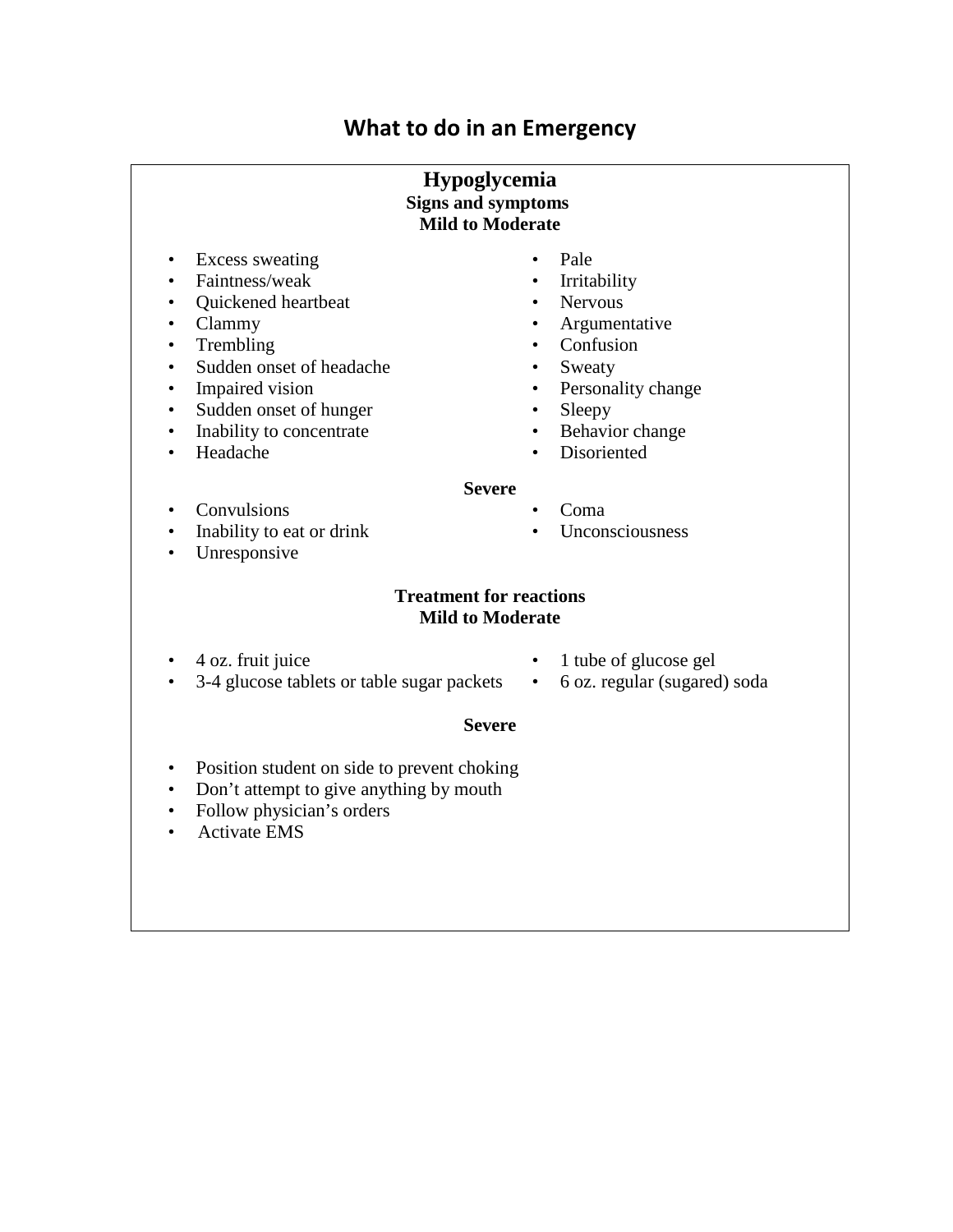## **Hyperglycemia Signs and symptoms**

- Blurry vision Headache
- Increased thirst Fatigue
- Increased urination Dry Mouth
- Large amounts of glucose in blood or urine

## **Treatment for reactions**

- 
- Provide extra water or non-sugar drink Provide unrestricted bathroom access
- 
- Check blood glucose level Check urine or blood for ketones
	-
- Modify physical activity Administer supplemental insulin
- If pump is worn, check for connectivity
	- **Diabetic Ketoacidosis**

## **Signs and symptoms**

- Blood glucose >240 mg/dl Nausea and vomiting and ketones in urine • Abdominal pains
- 
- Generalized aches/weakness  $\bullet$
- 
- 
- Fruity breath Heavy labored breathing<br>• Generalized aches/weakness Loss of appetite
	-

## **Treatment to reactions**

 • Call licensed healthcare provider to determine need for more insulin, fluids, or hospitalization